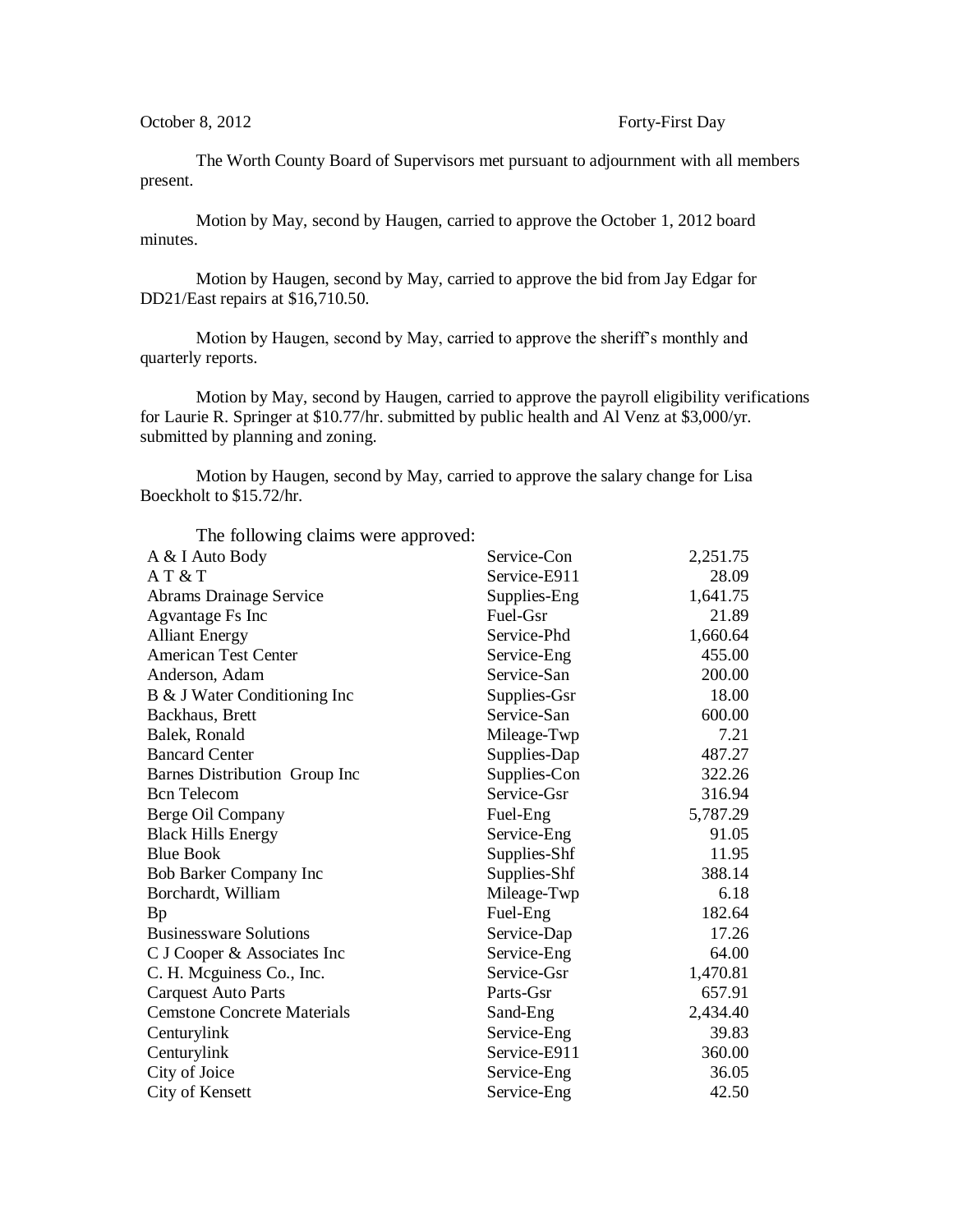| City of Manly                    | Service-Eng      | 36.83      |
|----------------------------------|------------------|------------|
| City of Northwood                | Service-Vaf      | 173.59     |
| <b>Crysteel Truck Equipment</b>  | Parts-Eng        | 25.00      |
| $D & L$ Equipment                | Parts-Eng        | 366.88     |
| Dave Syverson Inc                | Service-Eng      | 8,144.63   |
| Dorsey & Whitney Llp             | Service-Ndp      | 4,545.00   |
| <b>Electronic Specialties</b>    | Rent-Eng         | 110.00     |
| Falkstone Llc                    | Rock-Eng         | 63.40      |
| <b>Fastenal Company</b>          | Supplies-Eng     | 19.42      |
| Fort Dearborn Life Ins Co        | Cobra Dental Ins | 25.90      |
| <b>Grafton Cemetery Assn</b>     | Service-Vaf      | 184.00     |
| Greve Law Office                 | Exp-Aty          | 101.50     |
| Hackbart, Philip E.              | Mileage-Twp      | 16.48      |
| Hancock Co Sheriff               | Service-Csr      | 61.15      |
| Haugen, David                    | Mileage-Sup      | 100.94     |
| Huber Supply Co                  | Supplies-Eng     | 105.00     |
| Ia Dept of Public Health         | Supplies-Rec     | 71.23      |
| Ia Dept of Public Safety         | Fees-Eng         | 125.00     |
| Ia Dept of Transportation        | Supplies-Con     | 942.00     |
| Ia Northern Railway Co           | Project-Ndp      | 435,966.28 |
| Ia Prison Industries             | Supplies-Eng     | 224.60     |
| Ia Workforce Development         | Unempl-Ins       | 3,122.27   |
| Imwca                            | Prem-Ins         | 7,885.00   |
| <b>Injectech Diesel Service</b>  | Parts-Eng        | 1.80       |
| <b>Interstate Motor Trucks</b>   | Parts-Eng        | 148.29     |
| Isac                             | Edu-Rec          | 260.00     |
| <b>Johnson Sanitary</b>          | Supplies-Gsr     | 75.10      |
| Johnson, Hal                     | Exp-Phd          | 1,827.37   |
| Kenison, Elizabeth               | Mileage-Rec      | 77.25      |
| L R Falk Const Co                | Rock-Eng         | 1,207.63   |
| Larsen Plumbing & Heating Inc    | Service-Gsr      | 72.00      |
| Low, Richard R                   | Fuel-Asr         | 114.06     |
| Lutheran Retirement Home         | Edu-Phd          | 155.00     |
| Mark's Tractor                   | Equipment-Eng    | 12,213.00  |
| Marshall & Swift Inc             | Supplies-Gsr     | 15.86      |
| <b>Martin Marietta Materials</b> | Rock-Eng         | 7,137.19   |
| Mason City Recycling Ctr         | Service-Sdp      | 100.00     |
| May, Dennis                      | Mileage-Sup      | 105.06     |
| M-B Companies, Inc               | Parts-Eng        | 270.44     |
| Mc Clure Engineering Co          | Service-Ndp      | 40,165.00  |
| <b>Mckesson Medical Surgical</b> | Supplies-Phd     | 415.25     |
| Mediacom                         | Service-Con      | 89.90      |
| <b>Medical Arts Press</b>        | Supplies-Phd     | 155.74     |
| Melby, Ruth                      | Mileage-Mha      | 35.02      |
| Mireles, Sandra                  | Mileage-Mha      | 375.95     |
| Mitchell Co Sheriff              | Service-Csr      | 1.00       |
| Naco                             | Dues-Org         | 400.00     |
| Northwood Sanitation Llc         | Service-Gsr      | 181.50     |
| Northwood True Value             | Equip-Rec        | 21.99      |
| <b>Obrien County Sheriff</b>     | Service-Csr      | 51.00      |